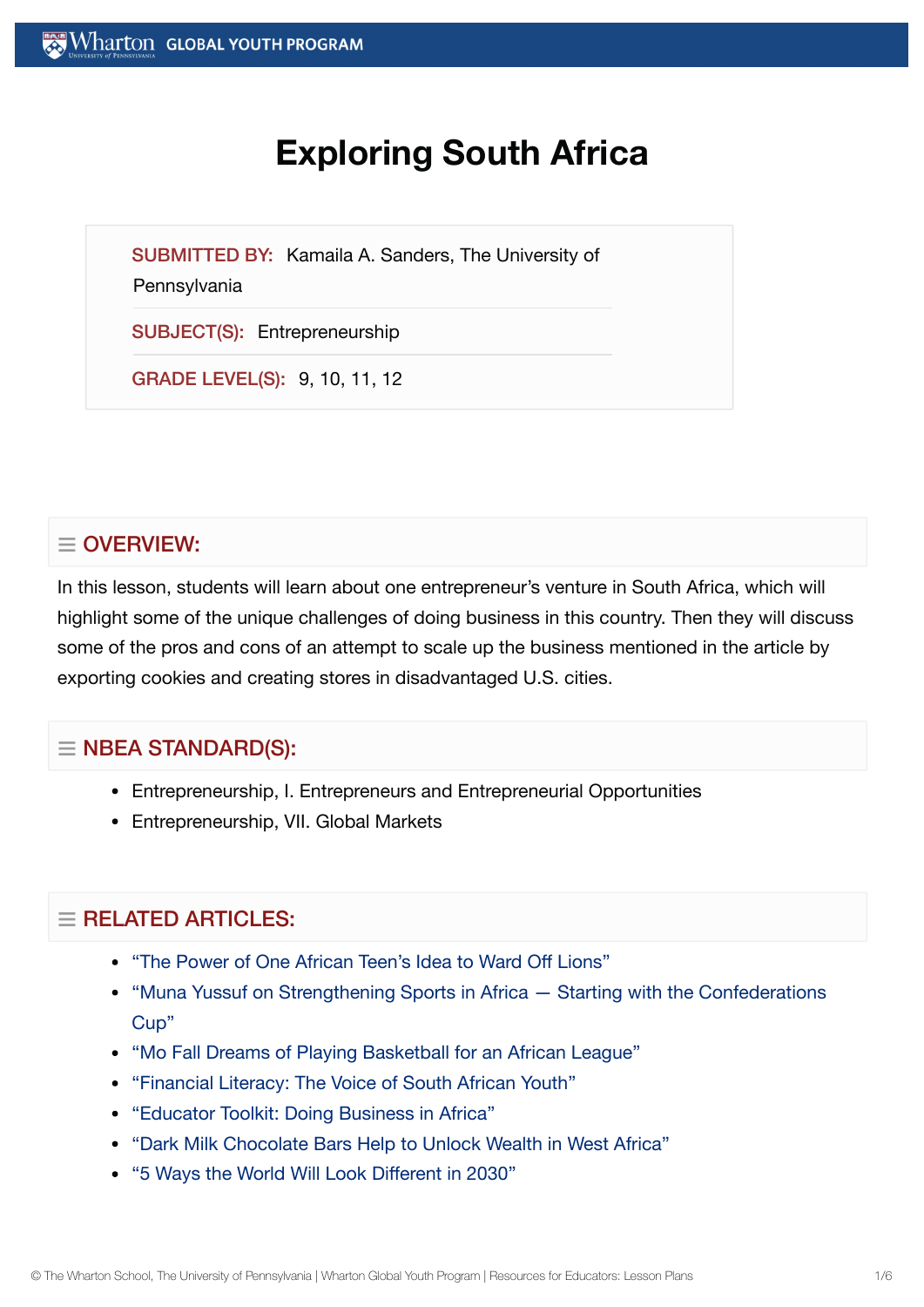## $\mathbf{W}$  Wharton Global youth program

**Common Core Standard(s):** Key Ideas and Details, Comprehension and Collaboration, Presentation and Key Ideas

**Objectives/Purposes:** In this lesson, students will learn some of the unique challenges to being an entrepreneur in South Africa.

**[Knowledge@Wharton](http://knowledge.wharton.upenn.edu/article/creating-a-sustainable-business-among-south-africas-poor-one-bite-at-a-time-2/) Article: "**Creating a Sustainable Business among South Africa's Poor 'One Bite at a Time'" (*podcast, 10 mins*)

#### **Activity:**

1. (*10 mins*) Introduce students to South Africa by compiling the following information, taken from their government website, into a PowerPoint presentation:

#### South Africa at a glance

**Size**1 219 090 km 2

**Key economic sectors** [Mining](https://www.encyclopedia.com/places/africa/south-african-political-geography/south-africa#MINING) and [energy,](https://www.encyclopedia.com/places/africa/south-african-political-geography/south-africa#ENERGY_AND_POWER) manufacturing, [tourism,](https://www.encyclopedia.com/places/africa/south-african-political-geography/south-africa#TOURISM_TRAVEL_AND_RECREATION) [agriculture](https://www.encyclopedia.com/places/africa/south-african-political-geography/south-africa#AGRICULTURE)

\*[Fishing](https://www.encyclopedia.com/places/africa/south-african-political-geography/south-africa#FISHING) is also an important economic contributor (hake, anchovy, pilchard, mackerel and more)

#### **Population**

- Total: 50 586 757
- Male: 24 515 036: Female: 26 071 72
- 1
0 14 years: 15 812 268
; 15 34 years: 18 714 750
- Households: 13.8 million: Household size: Average 3.6 persons

#### **Official languages**

- English
- isiZulu
- isiXhosa
- isiNdebele
- Afrikaans
- siSwati
- Sesotho sa Leboa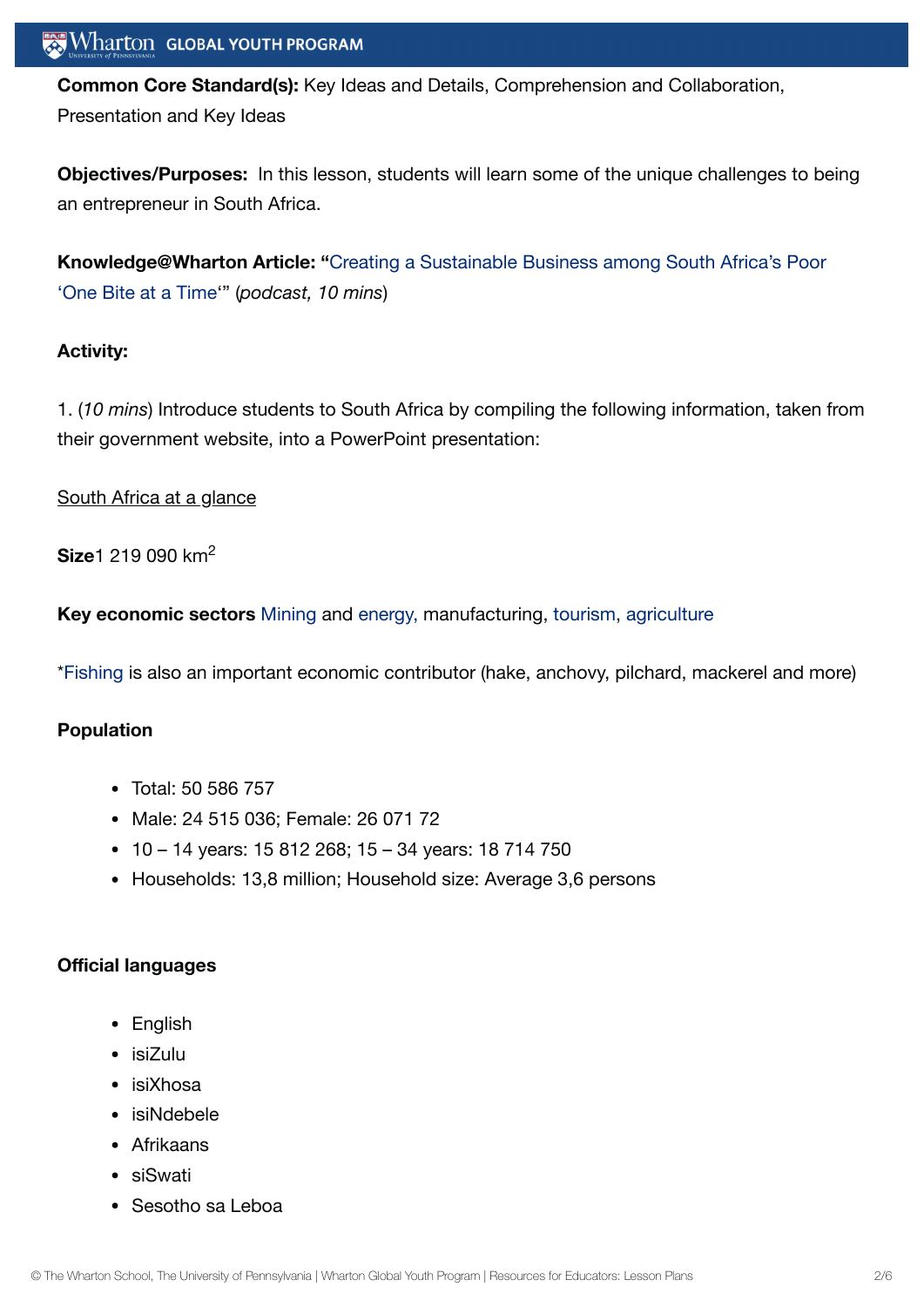- Sesotho
- Setswana
- Tshivenda
- Xitsonga

#### **Government**

- Constitutional multiparty
- Three-tier (local, provincial, national) democracy
- Read more about South Africa's [government](https://www.encyclopedia.com/places/africa/south-african-political-geography/south-africa#GOVERNMENT)

#### **Capitals**

- Pretoria (administrative)
- Cape Town (legislative)
- Bloemfontein (judicial)

The Constitutional Court is located in Johannesburg.

#### **Provinces**

- Free [State](https://en.wikipedia.org/wiki/Free_State_(province))
- [Eastern](https://en.wikipedia.org/wiki/Eastern_Cape) Cape
- [Gauteng](https://en.wikipedia.org/wiki/Gauteng)
- [KwaZulu-Natal](https://en.wikipedia.org/wiki/KwaZulu-Natal)
- [Limpopo](https://en.wikipedia.org/wiki/Limpopo)
- [Mpumalanga](https://en.wikipedia.org/wiki/Mpumalanga)
- [Northern](https://en.wikipedia.org/wiki/Northern_Cape) Cape
- [North](https://en.wikipedia.org/wiki/North_West_(South_African_province)) West
- [Western](https://en.wikipedia.org/wiki/Western_Cape) Cape

**Currency** Rand (ZAR). 100 cents equals one rand

#### **Time** GMT +2 hours

#### **Distances**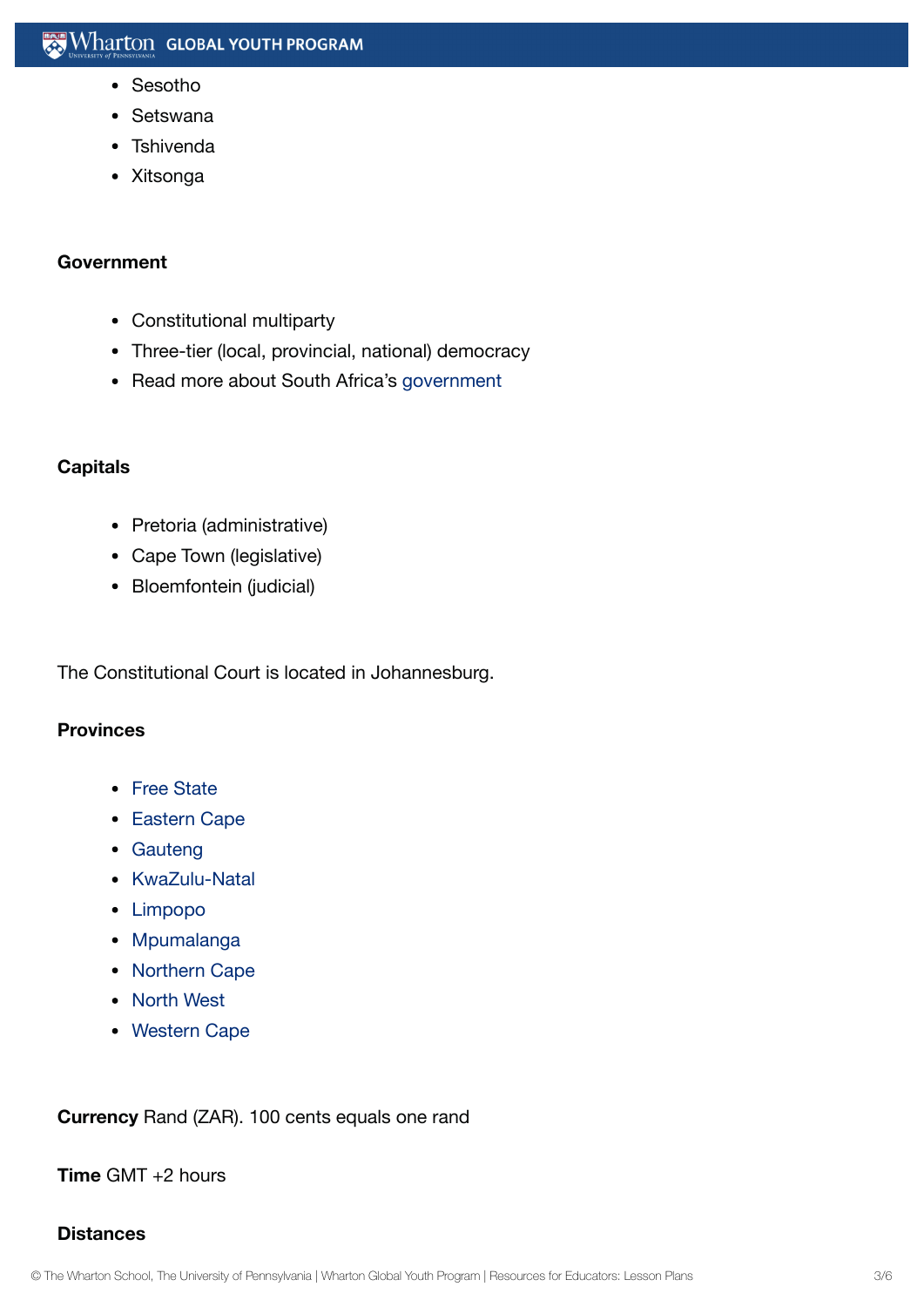- Cape Town to Johannesburg 1 400 km (880 miles)
- Johannesburg to Durban 600 km (380 miles)
- Port Elizabeth to Bloemfontein 700 km (440 miles)

**Transportation** Excellent roads, rail and air facilities (both domestic and international)

**Telecommunications** World-class infrastructure. Internet access is widely available. There are four mobile (cellular) networks.

**Health** Top-quality [healthcare](https://www.encyclopedia.com/places/africa/south-african-political-geography/south-africa#HEALTH) is available throughout the country, although basic in rural areas.

Click [HERE](https://www.brandsouthafrica.com/) for news updates from South Africa.

| Population   | <b>Male</b>   |                          | <b>Female</b>    |                                 | <b>Total</b>     |                          |  |
|--------------|---------------|--------------------------|------------------|---------------------------------|------------------|--------------------------|--|
| group        | <b>Number</b> | % of total<br>population | Number           | % of total Number<br>population |                  | % of total<br>population |  |
| African      | 19 472 038    |                          | 79,4 20 734 237  |                                 | 79,5 40 206 275  | 79,4                     |  |
| Coloured     | 2 188 782     | 8,9                      | 2 351 008        | 9,0                             | 4 539 790        | 9,0                      |  |
| Indian/Asian | 626 690       | 2,6                      | 648 177          | 2,5                             | 1 274 867        | 2,5                      |  |
| <b>White</b> | 2 2 2 7 5 2 6 | 9,1                      | 2 338 299        | 9,0                             | 4 565 825        | 9,0                      |  |
| Total        | 24 515 036    |                          | 100,0 26 071 721 |                                 | 100,0 50 586 757 | 100,0                    |  |

More information about South Africa can be found

here: https://www.encyclopedia.com/places/africa/south-african-political-geography/south-africa

(*15 mins*) Have students listen to the podcast, "Creating a Sustainable Business among South Africa's Poor 'One Bite at a Time'" and take notes on the following questions:

What is the driving force behind Alice Polak's company, Khayelitsha Cookies?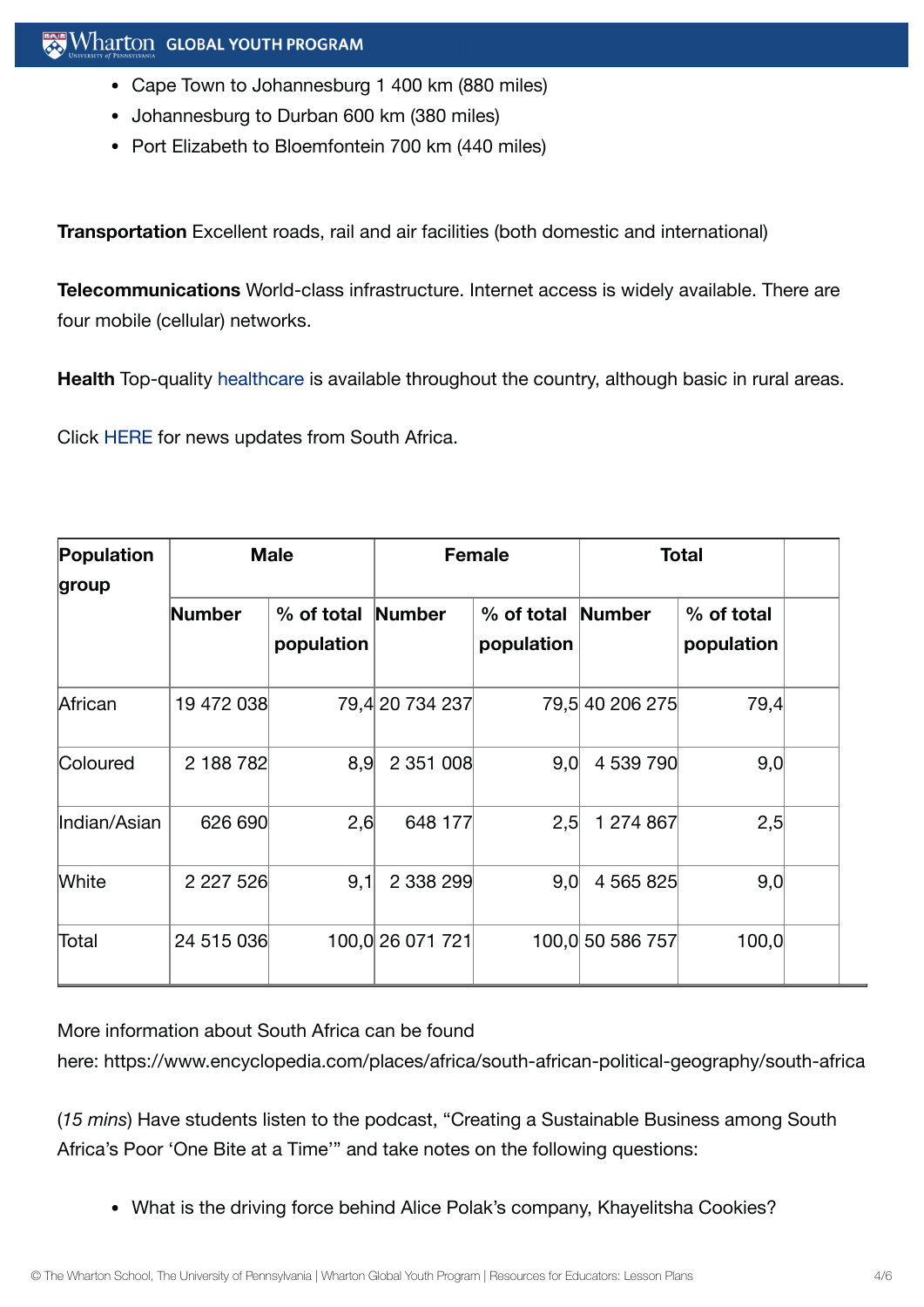### $\mathbb{R}$  Wharton Global Youth Program

- She would like to get the families living in poverty in South African Townships out of shacks.
- How will the Wharton Societal Wealth Generation Program use donation money it receives?
	- To fund projects that will eventually be able to fund themselves over time.
- In what ways is Polak looking to scale up the company?
	- She wants to export the cookies to developed countries and bring the cookie concept to developed parts of the U.S. like New Orleans and Camden, N.J.
- Why did the Snowflake baking company flop?
	- It provided recipes in English and most women in the township couldn't read English or read.
- What are some criticisms Polak offers of NGO's?
	- A lot of waste
	- They exist to create jobs for expats who live very nicely
- Why is a company that sells baked goods a good company to build in a poor region?
	- Baking is a skill that is transferable across cultures and languages.
	- It is simple, friendly
- Whom does the company sell cookies to?
	- Tourists

**Tying It All Together:** (*15 minutes*) The article mentions that Polak would like to increase profits and scale up the company by exporting both the products (baked goods) and the company to disadvantaged parts of the U.S. like New Orleans and Camden, N.J. Have students work in groups to discuss the pros and cons of this initiative to scale up in these types of areas. Additionally, have them provide recommendations for implementation. Finally, have students identify some business opportunities that follow Polak's model. Once students are done working in their groups, have each group present the class with their findings (pros and cons) and recommendations.

**Practice Outside of the Classroom:** The entrepreneur highlighted in this lesson chose baked goods because they transfer well across cultures. What other goods also have universal appeal?

**What Worked and What I Would Do Differently:** This activity works well. I found that students were very interested to learn about South Africa, so I recommend including the PowerPoint with information about the country and pictures as well. You can also search for some short travel videos on South Africa at THEWORLDOFTRAVEL YouTube page. If your students are not familiar with Camden and New Orleans, you may need to introduce them to those areas as well. For a bit of Camden background, reference the Wharton Global Youth Program article "The Flavor of Bold: